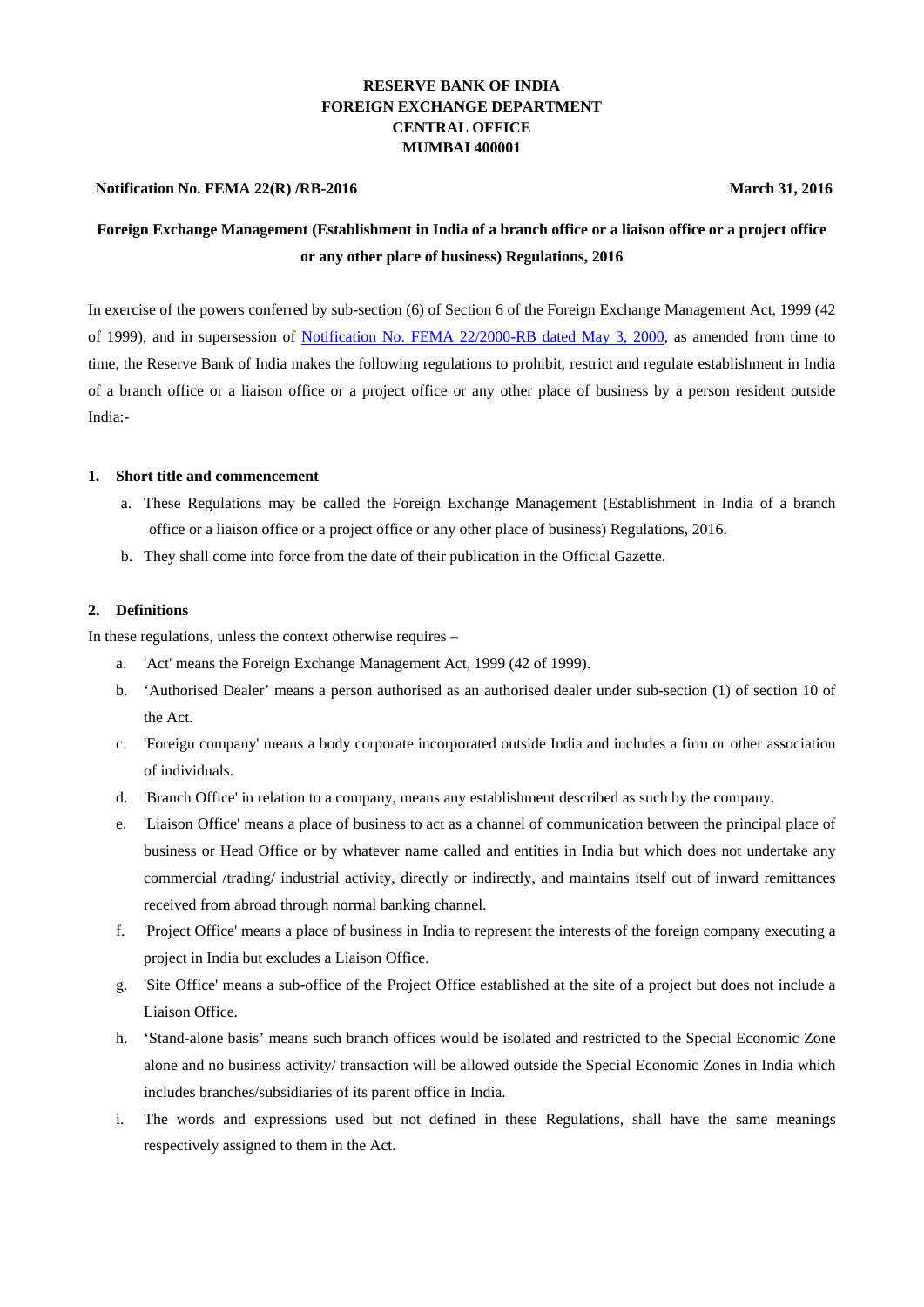# **3. Prohibition against opening a branch office or a liaison office or a project office or any other place of business in India**

No person resident outside India shall without prior approval of the Reserve Bank open in India a branch office or a liaison office or a project office or any other place of business by whatever name called except as laid down in these Regulations.

Provided that

- a. A banking company resident outside India shall not require any approval under these Regulations for establishing any office in India if such company has obtained necessary approval under the provisions of the Banking Regulation Act, 1949.
- b. An insurance company resident outside India shall not require any approval under these Regulations for establishing any office in India if such company has obtained approval from the Insurance Regulatory and Development Authority established under section 3 of the Insurance Regulatory and Development Authority Act, 1999.
- c. A company resident outside India shall not require any approval under these Regulations to establish a branch office in the Special Economic Zones (SEZs) to undertake manufacturing and service activities, subject to the conditions that:

i) such branch offices are functioning in those sectors where 100% FDI is permitted;

ii) such branch offices comply with Chapter XXII of the Companies Act, 2013; and

iii) such branch offices function on a stand-alone basis.

# **4. Approval for opening a branch office or a liaison office or a project office or any other place of business in India**

## a. **Eligibility**

A person resident outside India can establish a branch office or a liaison office in India provided it meets the following criterion:

- i. For Branch Office a profit making track record during the immediately preceding five financial years in the home country and net worth of not less than USD 100,000 or its equivalent.
- ii. For Liaison Office a profit making track record during the immediately preceding three financial years in the home country and net worth of not less than USD 50,000 or its equivalent.

Provided that a person resident outside India that is not financially sound and are subsidiaries of other companies may submit a Letter of Comfort (Annex A) from their parent company subject to the condition that the parent company satisfies the prescribed criterion for net worth and profit.

## b. **Permissible activities**

A person resident outside India permitted by the Reserve Bank under these Regulations to establish a branch or liaison office in India may undertake or carry on any activity specified in Schedule I or II (Annex B), as the case may be, but shall not undertake or carry on any other activity unless otherwise specifically permitted by the Reserve Bank.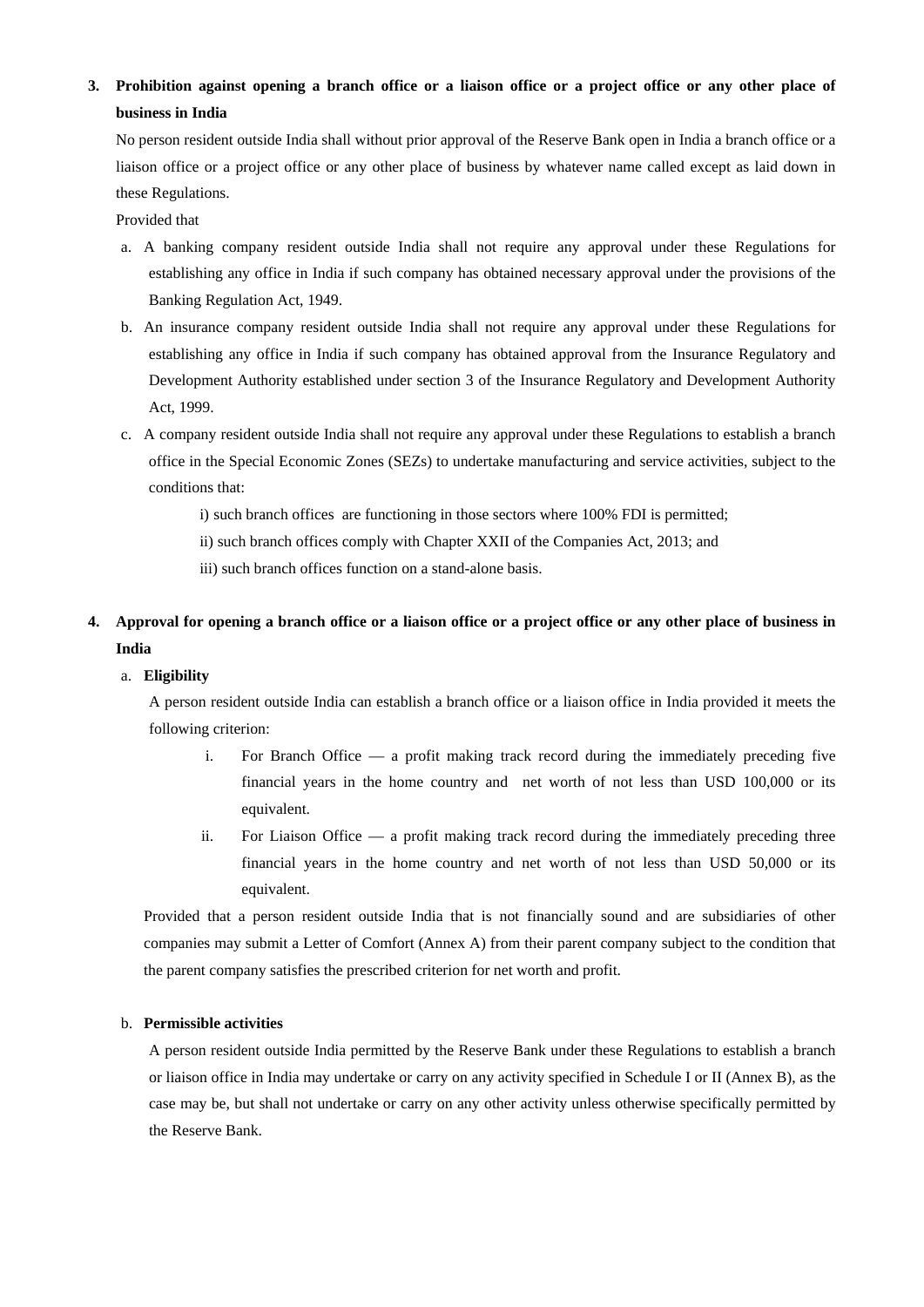#### c. **Application form**

A person resident outside India desiring to establish a branch office or a liaison office or a project office or any other place of business in India shall submit an application in Form FNC (Annex C) to an Authorised Dealer Category-I bank who may, subject to the provisions of Regulation 5, grant approval as per the directions and/or guidelines issued by the Reserve Bank in this regard. In case no office is opened by the person resident outside India within six months from the date of approval letter, the approval for establishing the office in India shall be cancelled. In cases where the person resident outside India is not able to open the office within the stipulated time frame due to reasons beyond their control, the Authorised Dealer Category-I bank may consider granting extension of time for setting up the office by a further period of six months. Any further extension of time shall require the prior approval of the Reserve Bank in this regard.

#### d. **Extension of the validity period for liaison office**

- I. A person resident outside India may establish in India under these Regulations a liaison office for a period of three years subject to the provisions of Regulation 4 d (III). The non-resident entity may apply to the Authorised Dealer Category-I bank concerned for extension of the validity period of approval, and upon receipt of such an application, the Authorised Dealer Category-I bank concerned may extend the validity period of approval for a period of three years from the date of expiry of the original approval / extension granted, subject to such directions issued by the Reserve Bank in this regard.
- II. The application for extension of the validity period of the liaison office of banks and entities engaged in insurance business has to be directly submitted to the Department of Banking Regulation (DBR), Reserve Bank and the Insurance Regulatory and Development Authority (IRDA) respectively.
- III. Entities engaged in construction and development sectors and which are Non-Banking Finance Companies are permitted to open a Liaison Office for two years only. No further extension would be considered for liaison offices of entities which are Non-Banking Finance Companies and those engaged in construction and development sectors (excluding infrastructure development companies). Upon expiry of the validity period, the offices shall have to either close down or be converted into a Joint Venture / Wholly Owned Subsidiary in conformity with the extant Foreign Direct Investment policy.

#### e. **Additional offices**

A person resident outside India desiring to establish additional branch office or liaison office may submit to the Authorised Dealer Category-I bank a fresh FNC Form along with the justification for the need for additional office/s.

## f. **Project office**

- I. A foreign company may open project office/s in India provided it has secured from an Indian company, a contract to execute a project in India, and
	- i. the project is funded directly by inward remittance from abroad; or
	- ii. the project is funded by a bilateral or multilateral International Financing Agency; or
	- iii. the project has been cleared by an appropriate authority; or
	- iv. a company or entity in India awarding the contract has been granted term loan by a Public Financial Institution or a bank in India for the Project.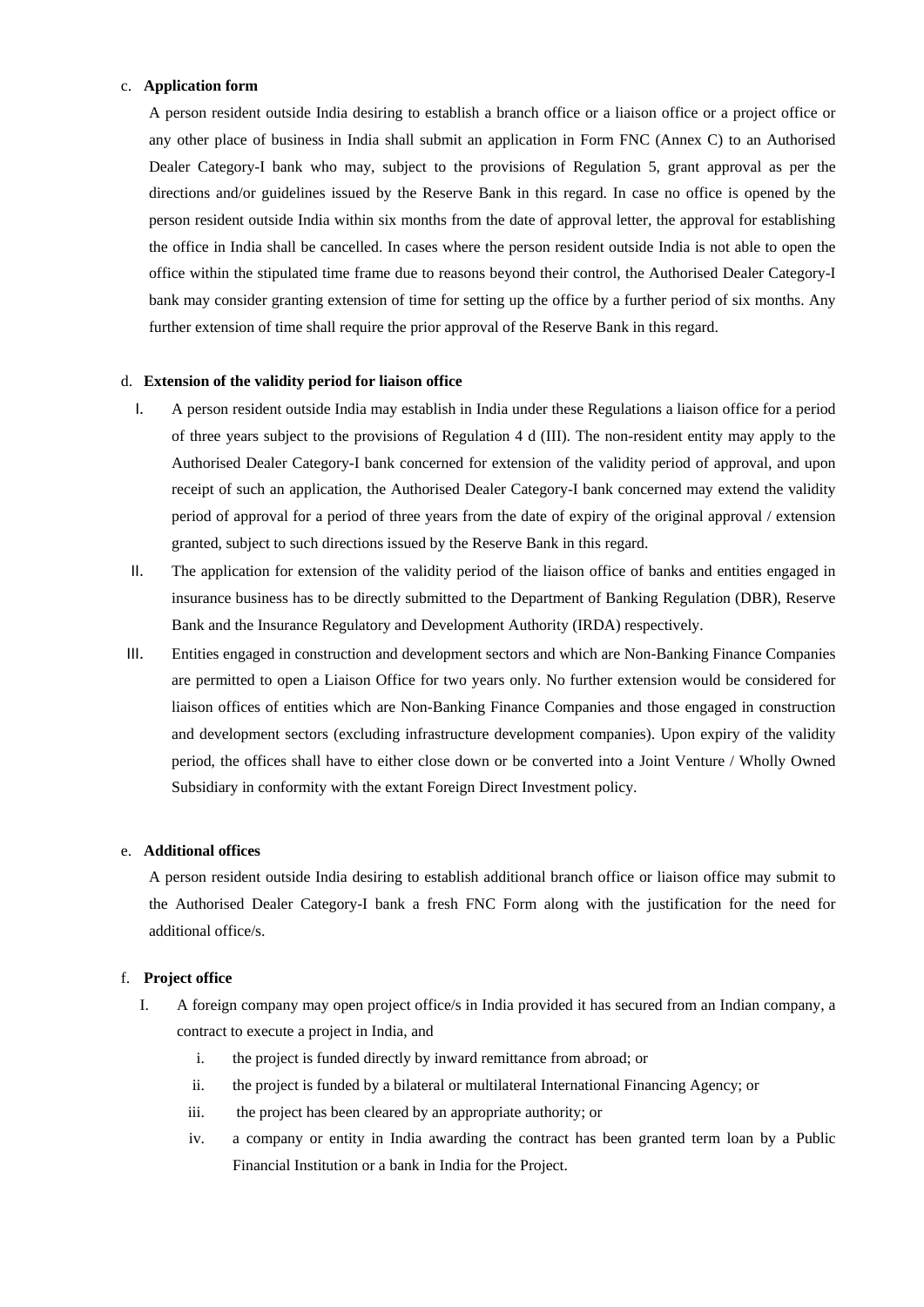#### Explanation:

For the purpose of this Regulation,

- i. 'a bilateral or multilateral International Financing Agency' means the World Bank or the International Monetary Fund or similar other body.
- ii. "Public Financial Institution" is a public financial institution as defined in Section 4A of the Companies Act, 1956.
- II. A person from any country other than Pakistan who has been awarded a contract for a project by a Government authority/ Public Sector Undertaking may open a bank account with an Authorised Dealer Category-I bank without any prior approval from the Reserve Bank.

#### g. **Registration with State Police Authorities**

A person from Bangladesh, Sri Lanka, Afghanistan, Iran, China, Hong Kong or Macau opening a branch office or a liaison office or a project office or any other place of business in India shall have to register with the concerned State Police Authorities. Copy of approval letter for 'persons' from these countries shall be marked by the AD Category-I bank to the Ministry of Home Affairs, Internal Security Division-I, Government of India, New Delhi.

## h. **Fund/non-fund based facilities**

Authorised Dealer Category-I bank may extend fund and/or non-fund based facilities to branch office and project offices based on the guidelines issued by the Reserve Bank in this regard.

### i. **Remittance of profit or surplus**

- I. Branch office may remit outside India profit of the branch net of applicable Indian taxes, on production of the following documents to the satisfaction of the Authorised Dealer Category-I bank through whom the remittance is effected:
	- i. A certified copy of the audited Balance Sheet and Profit and Loss account for the relevant year.
	- ii. A Chartered Accountant's certificate certifying
		- 1. the manner of arriving at the remittable profit;
		- 2. that the entire remittable profit has been earned by undertaking the permitted activities and
		- 3. that the profit does not include any profit on revaluation of the assets of the branch.
- II. Authorised Dealer Category I bank may permit intermittent remittances by project offices pending winding up / completion of the project subject to submission of the following:
	- i. certified copy of the final audited project accounts;
	- ii. the statutory auditor's certificate showing the manner of arriving at the remittable surplus and confirming that sufficient provisions have been made to meet the liabilities in India including Income Tax, etc.; and
	- iii. An undertaking from the project office that the remittance will not, in any way, affect the completion of the project in India and that any shortfall of funds for meeting any liability in India will be met by inward remittance from abroad.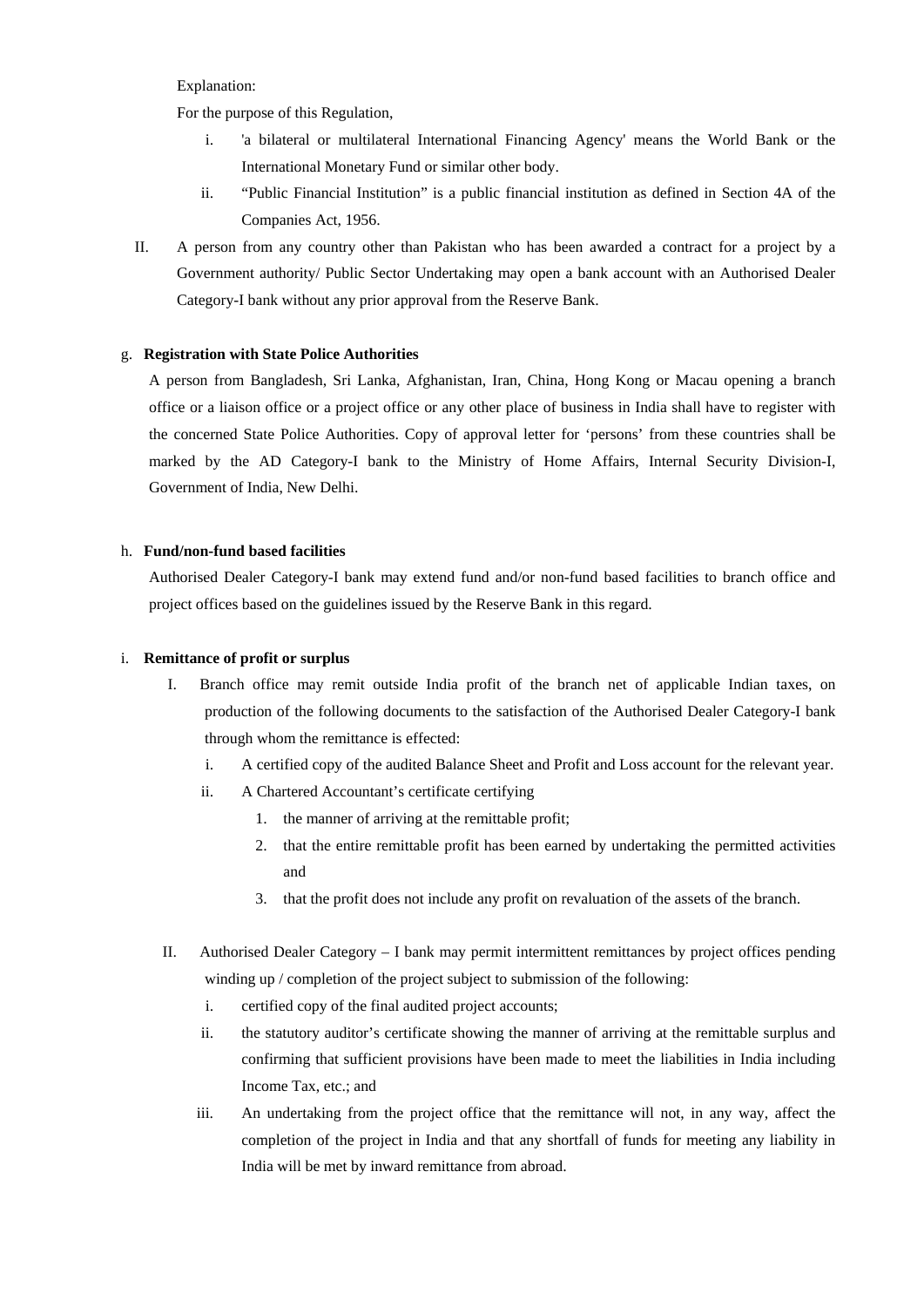#### j. **Acquisition of property**

Acquisition of property by branch office/project office shall be governed by the guidelines issued under Foreign Exchange Management (Acquisition and transfer of immovable property outside India) Regulations.

### k. **Transfer of assets**

A person resident outside India permitted under these Regulations to establish a branch office or liaison office or project office may apply to the concerned Authorised Dealer Category-I bank for transfer of its assets to a Joint Venture/Wholly Owned Subsidiary or any other entity in India. Authorised Dealer Category-I bank shall be guided by the instructions laid down by Reserve Bank in this regard.

### l. **Annual Activity Certificate (AAC)**

The branch office/liaison office may submit the Annual Activity Certificate (Annex D) as at the end of March 31 along with the audited financial statements including receipt and payment account on or before September 30 of that year. In case the annual accounts of the office are finalized with reference to a date other than March 31, the AAC along with the audited financial statements may be submitted within six months from the due date of the Balance Sheets to the Authorised Dealer Category-bank and the Director General of Income Tax (International Taxation), Drum Shape Building, I.P. Estate, New Delhi 110002.

AAC from a Chartered Accountant showing the project status and certifying that the accounts of the project office have been audited and the activities undertaken are in conformity with the general/ specific permission given by the Reserve Bank may be submitted by the project office to the designated Authorised Dealer Category-I bank.

#### m. **Closure of office and remittance of winding up proceeds**

- I. Requests for closure of the branch office/liaison office may be submitted to the Authorised Dealer Category - I bank along with the following documents:
	- i. Copy of the Reserve Bank's/Authorised Dealer Category-I bank's approval for establishing the office.
	- ii. Auditor's certificate :
		- 1. indicating the manner in which the remittable amount has been arrived at and supported by a statement of assets and liabilities of the applicant, and indicating the manner of disposal of assets;
		- 2. confirming that all liabilities in India including arrears of gratuity and other benefits to employees, etc. of the office have been either fully met or adequately provided for;
		- 3. confirming that no income accruing from sources outside India (including proceeds of exports) has remained unrepatriated to India.
	- iii. Confirmation from the applicant/parent company that no legal proceedings in any Court in India are pending against the office and there is no legal impediment to the remittance.
	- iv. A report from the Registrar of Companies regarding compliance with the provisions of the Companies Act, 2013, in case of winding up of the branch office/liaison in India.
	- v. Any other document/s, specified by the Reserve Bank/Authorised Dealer Category-I bank while granting approval.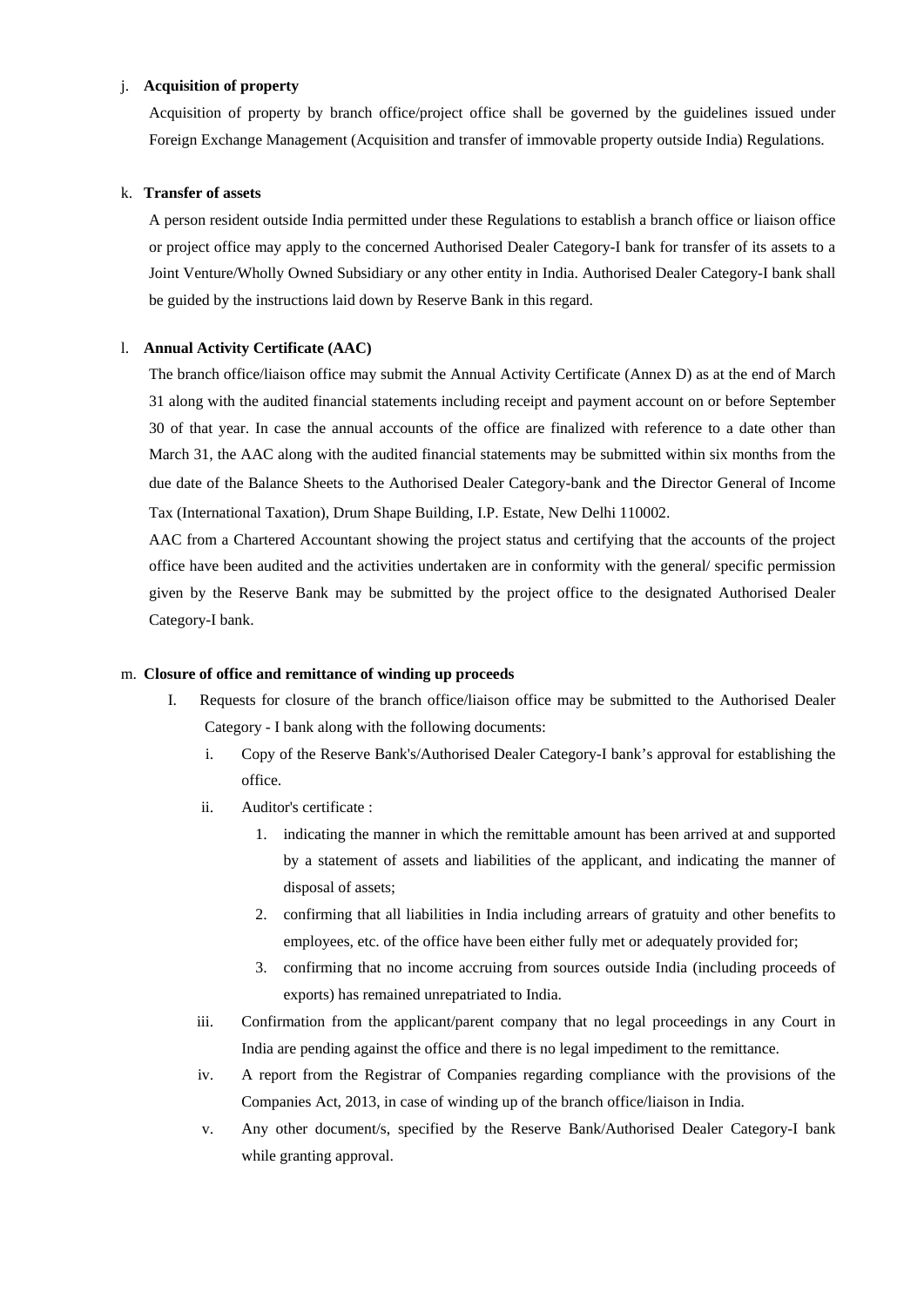II. Remittance of winding up proceeds of branch or liaison office established in India shall be governed by the guidelines issued under Foreign Exchange Management (Remittance of assets) Regulations.

# **5. Approval of the Reserve Bank in certain cases for establishment of branch office, liaison office or project office or any other place of business in India**

Any application from a person resident outside for opening of a branch office or a liaison office or a project office or any other place of business in India shall require prior approval of Reserve Bank in the following cases where

- a. the applicant is a citizen of or is registered/incorporated in Pakistan;
- b. the applicant is a citizen of or is registered/incorporated in Bangladesh, Sri Lanka, Afghanistan, Iran, China, Hong Kong or Macau and the application is for opening a liaison, branch or project office in Jammu and Kashmir, North East region and Andaman and Nicobar Islands;
- c. the principal business of the applicant falls in the four sectors namely Defence, Telecom, Private Security and Information and Broadcasting:

Provided that in the case of proposal for opening a project office relating to defence sector, no separate reference or approval of Government of India shall be required if the said non-resident applicant has been awarded a contract by/ entered into an agreement with the Ministry of Defence or Service Headquarters or Defence Public Sector Undertakings.

d. The applicant is a Non-Government Organisation, Non-Profit Organisation, Body/ Agency/ Department of a foreign government.

Such applications shall be forwarded to the Reserve Bank, Foreign Exchange Department, Central Office Cell, New Delhi by the Authorised Dealer Category-I bank and be considered in consultation with the Government of India.

> (Indira Nanu) Chief General Manager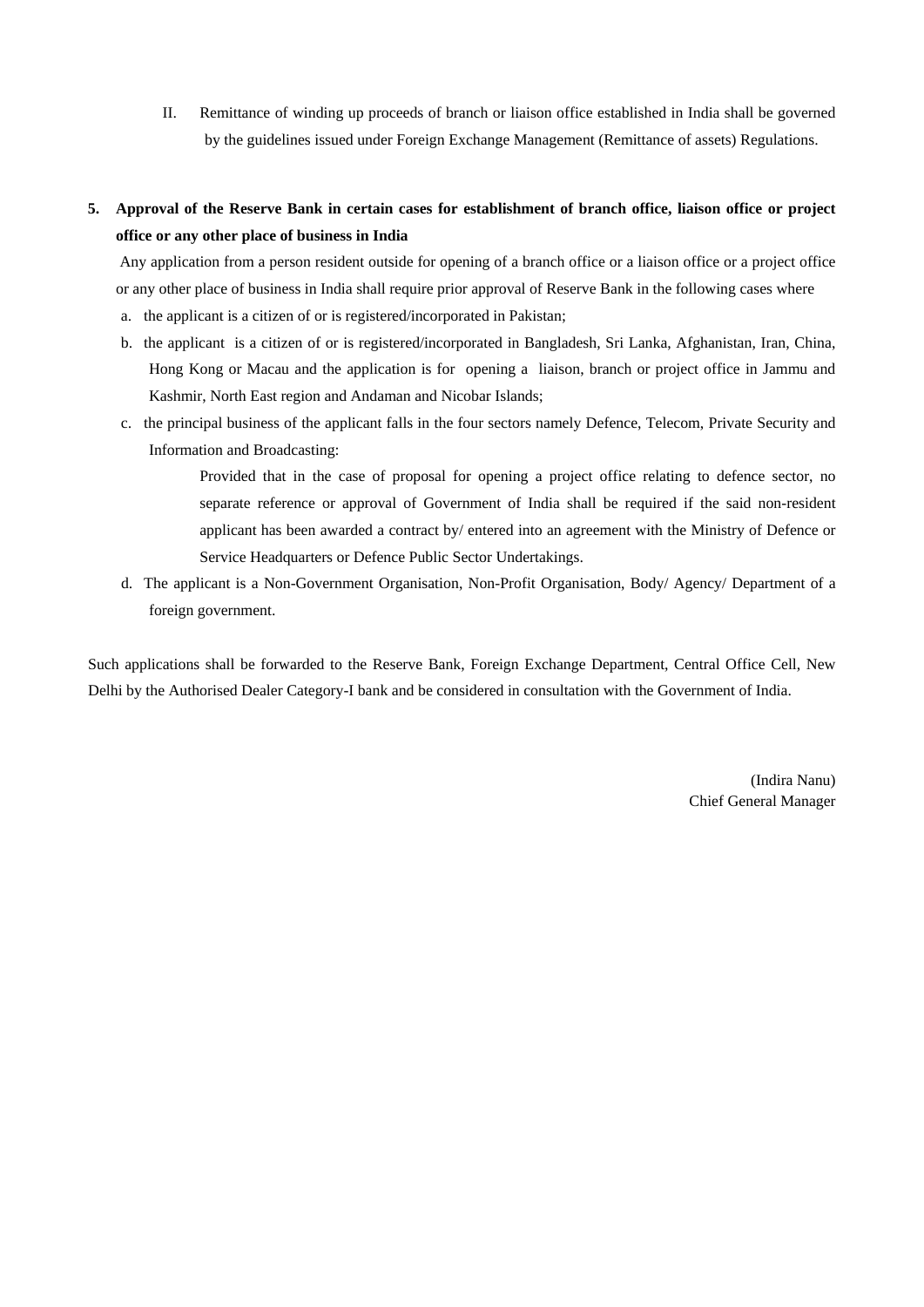#### **Format of the Letter of Comfort**

## **[See Regulation 4 (a)]**

The Authorised Signatory,

(Address of the Authorised Dealer Category-I bank)

Dear Sir,

**Sub: Application for establishment of branch / liaison office in India by our subsidiary / group company, M/s\_\_\_\_\_\_\_\_\_\_\_\_\_\_\_\_\_\_\_\_\_\_\_\_\_**

You may kindly refer to the application made by our subsidiary / group company, M/s\_\_\_\_\_\_\_\_\_\_\_\_\_\_\_\_\_\_\_\_\_\_\_\_\_\_\_\_\_to your office for establishing branch / liaison office in India.

2. In this connection, we, \_\_\_\_\_\_\_\_\_\_\_\_\_\_\_\_\_\_\_(the parent company/group company) undertake to provide the necessary financial support for our subsidiary / group company's operations as a branch / liaison office in India. Any liability that may arise due to the functioning of the branch/liaison office in India will be met by us (the parent company/group company), in case of inability on part of the branch/liaison office to do so.

3. We are also enclosing the financial background of our company in the form of our latest Audited Balance Sheet / Account Statement certified by a Certified Public Accountant.

Yours faithfully,

 $($  )

Authorised Representative of the parent company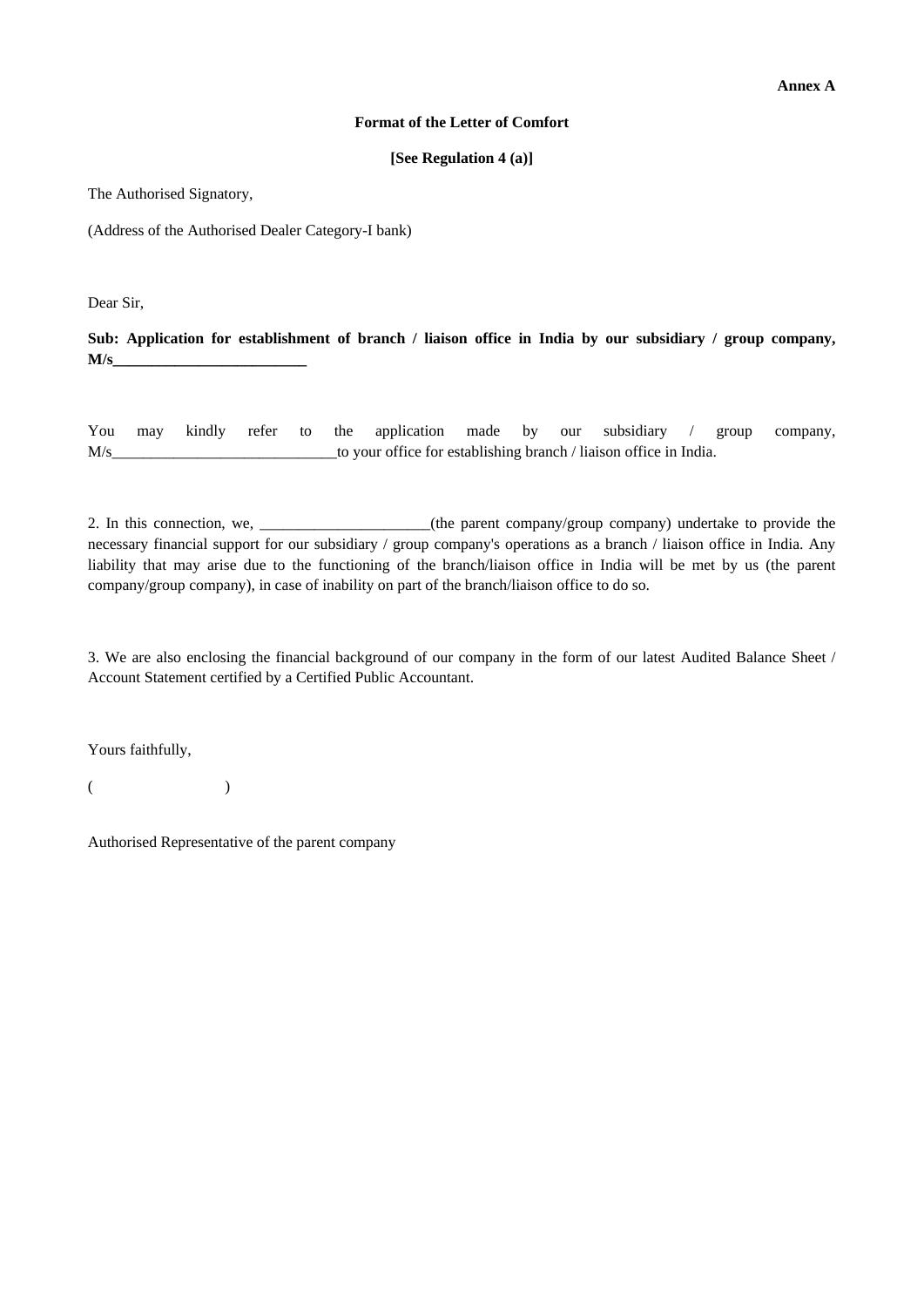#### **Schedule I**

## **[See Regulation 4 (b)]**

#### **Permitted activities for a branch office in India of a person resident outside India**

- i. Export/import of goods.
- ii. Rendering professional or consultancy services.
- iii. Carrying out research work in which the parent company is engaged.
- iv. Promoting technical or financial collaborations between Indian companies and parent or overseas group company.
- v. Representing the parent company in India and acting as buying/ selling agent in India.
- vi. Rendering services in Information Technology and development of software in India.
- vii. Rendering technical support to the products supplied by parent/group companies.
- viii. Representing a foreign airline/shipping company.

## **Schedule II**

#### **[See Regulation 4 (b)]**

### **Permitted activities for a liaison office in India of a person resident outside India**

- i. Representing the parent company / group companies in India.
- ii. Promoting export / import from / to India.
- iii. Promoting technical/ financial collaborations between parent / group companies and companies in India.
- iv. Acting as a communication channel between the parent company and Indian companies.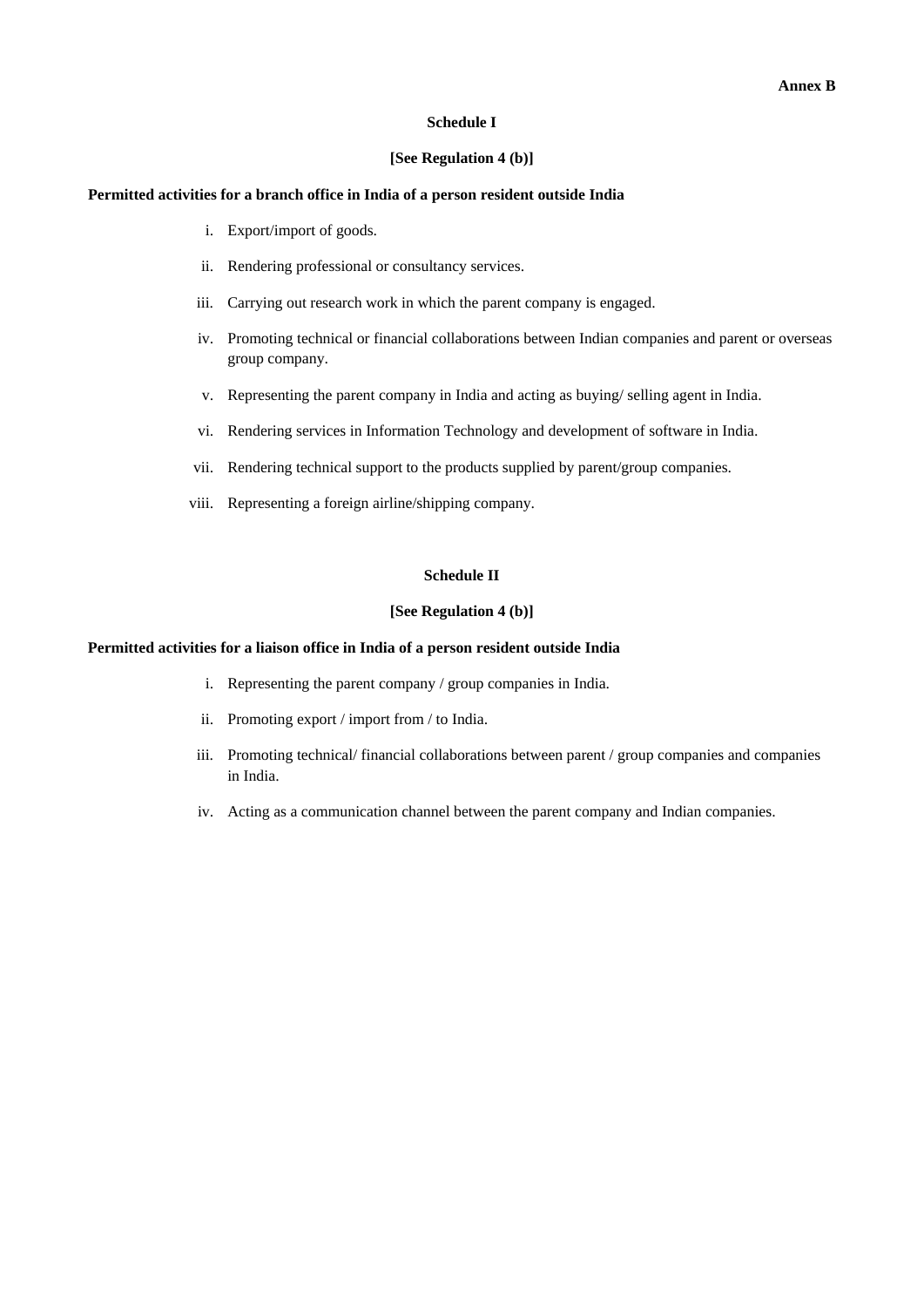## **Form FNC**

# **[See Regulation 4 (c)]**

[This application form shall be completed and submitted to the AD Category-I bank designated by the applicant along with the documents mentioned in item (viii) of the Declaration.]

# **Part I**

| No. | <b>Details</b>   |                                                                                                                  | <b>Particulars</b> |  |  |
|-----|------------------|------------------------------------------------------------------------------------------------------------------|--------------------|--|--|
| 1.  | i.               | Full name and address of the applicant                                                                           |                    |  |  |
|     | ii.              | Date and Place of incorporation / registration                                                                   |                    |  |  |
|     | iii.             | Telephone Number(s)                                                                                              |                    |  |  |
|     | iv.              | Fax Number(s)                                                                                                    |                    |  |  |
|     | v.               | E-mail ID                                                                                                        |                    |  |  |
| 2.  | $\mathbf{i}$ .   | Details of capital                                                                                               |                    |  |  |
|     | ii.              | Paid-up capital                                                                                                  |                    |  |  |
|     | iii.             | Free Reserves/Retained earnings as per last audited Balance<br><b>Sheet/Financial Statement</b>                  |                    |  |  |
|     | iv.              | Intangible assets, if any                                                                                        |                    |  |  |
| 3.  |                  | Brief description of the activities of the applicant                                                             |                    |  |  |
| 4.  | $\overline{i}$ . | Value of goods imported from and / or exported to India by the<br>applicant during each of the last three years: |                    |  |  |
|     |                  | Imports from India<br>a.                                                                                         |                    |  |  |
|     |                  | Exports to India<br>b.                                                                                           |                    |  |  |
|     | ii.              | Particulars of existing arrangements if any, for representing the<br>company in India.                           |                    |  |  |
|     | iii.             | Particulars of the proposed liaison/ branch office:                                                              |                    |  |  |
|     |                  | Details of the activities/ services proposed to be<br>a.<br>undertaken/rendered by the office                    |                    |  |  |
|     |                  | Place where the office will be located<br>b.                                                                     |                    |  |  |
|     |                  | Phone number<br>c.                                                                                               |                    |  |  |
|     |                  | E-mail ID<br>d.                                                                                                  |                    |  |  |
|     |                  | Expected number of employees<br>e.<br>(with number of foreigners)                                                |                    |  |  |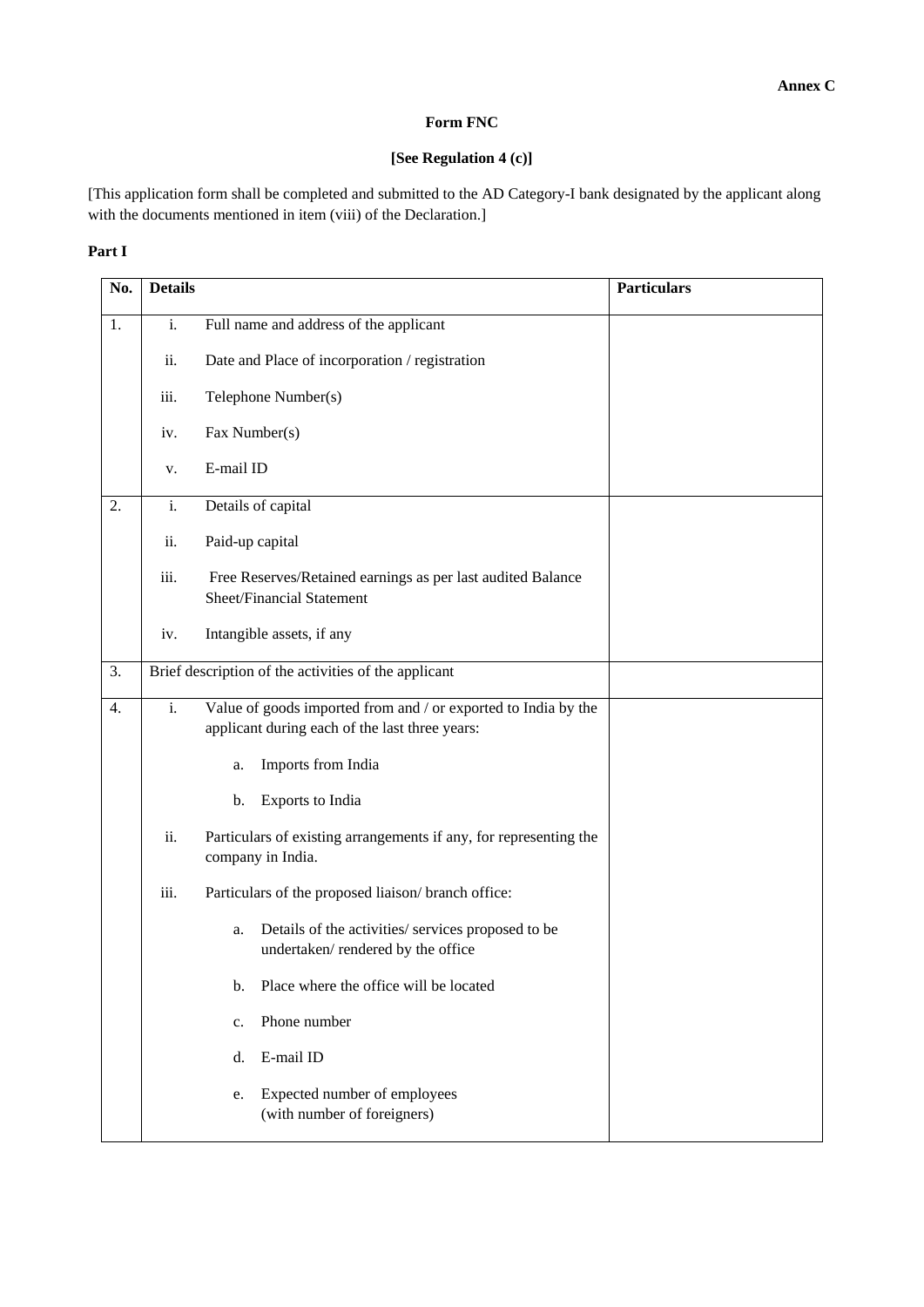| $\overline{5}$ . | $\mathbf{i}$ .                                                                                         | Name and address of the banker of the applicant in the home<br>country                                     |  |  |  |  |
|------------------|--------------------------------------------------------------------------------------------------------|------------------------------------------------------------------------------------------------------------|--|--|--|--|
|                  | ii.                                                                                                    | Telephone & Fax Number                                                                                     |  |  |  |  |
|                  | iii.                                                                                                   | E-mail ID                                                                                                  |  |  |  |  |
| 6.               |                                                                                                        | For Non-profit / Non-Government Organisations:                                                             |  |  |  |  |
|                  | i.                                                                                                     | Details of activities carried out in the host country and other<br>countries by the applicant organisation |  |  |  |  |
|                  | ii.                                                                                                    | Expected level of funding for operations in India                                                          |  |  |  |  |
|                  | iii.                                                                                                   | Copies of the bye-laws, Articles of Association of the<br>organization                                     |  |  |  |  |
| $\overline{7}$ . |                                                                                                        | For project offices:                                                                                       |  |  |  |  |
|                  | $\mathbf{i}$ .                                                                                         | Reference no. and date of letter awarding the contract                                                     |  |  |  |  |
|                  | ii.                                                                                                    | Particulars of authority awarding the project/contract                                                     |  |  |  |  |
|                  | iii.                                                                                                   | Total amount of contract                                                                                   |  |  |  |  |
|                  | iv.                                                                                                    | Address/e-mail/telephone number/fax number of the project<br>office                                        |  |  |  |  |
|                  | v.                                                                                                     | Tenure of project office                                                                                   |  |  |  |  |
|                  | vi.                                                                                                    | Nature of project undertaken                                                                               |  |  |  |  |
| 8.               | Any other information which the applicant company wishes to furnish<br>in support of this application. |                                                                                                            |  |  |  |  |

# **Part II- Additional information to be submitted by applicants where Reserve Bank's approval is necessary under Regulation 5 of Notification No. FEMA 22 (R)/2016-RB dated March 31, 2016**

# **I. Details in respect of Company/ Firm**

| Sr. | Full name of | Date of         | Address of Head   | Previous    | Details of earlier  | Enclosed          |
|-----|--------------|-----------------|-------------------|-------------|---------------------|-------------------|
| No. | the company  | registration of | Office, Regional  | name of the | approvals or        | application for   |
|     |              | the company     | Office and        | company if  | rejections, if any, | branch            |
|     |              |                 | Registered Office | any         | (ref. no. and date) | office/liaison    |
|     |              |                 |                   |             |                     | office/project    |
|     |              |                 |                   |             |                     | office prescribed |
|     |              |                 |                   |             |                     | by DEA            |
|     |              |                 |                   |             |                     |                   |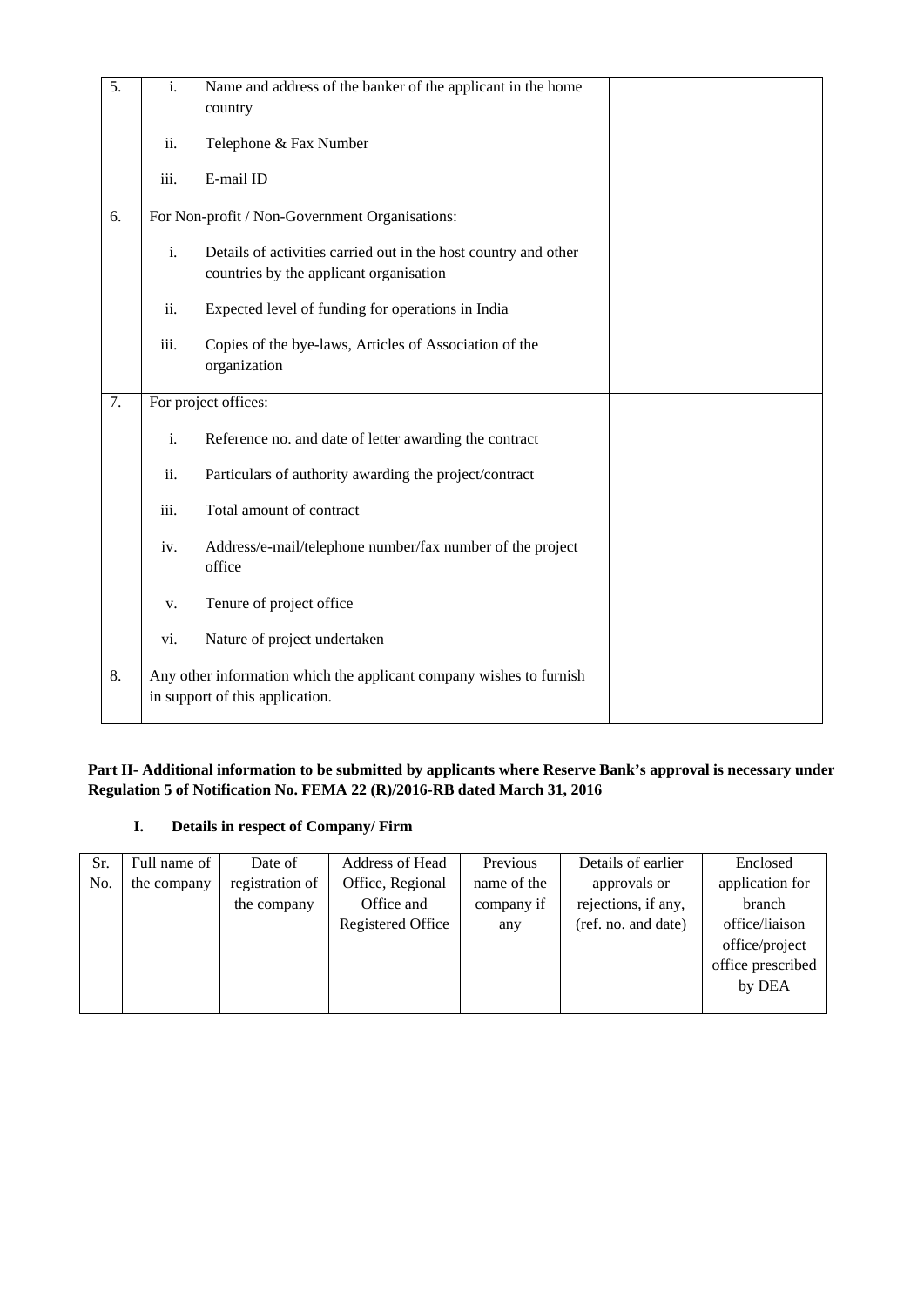## **II. Details in respect of Directors/Key Executives**

| Sr. | Full name of  | Present      | Date of | Parentage | Present and | Nationality | Passport   | Contact   |
|-----|---------------|--------------|---------|-----------|-------------|-------------|------------|-----------|
| No. | Board of      | position     | Birth   |           | permanent   |             | Nos. and   | address   |
|     | Directors and | held with    |         |           | address     |             | issue date | and       |
|     | Key           | date (since) |         |           |             |             |            | telephone |
|     | Executives    | when)        |         |           |             |             |            | number    |
|     | (wherever     |              |         |           |             |             |            |           |
|     | applicable)   |              |         |           |             |             |            |           |
|     |               |              |         |           |             |             |            |           |
|     |               |              |         |           |             |             |            |           |

# **III. Details of shareholders of applicant company (all firms/companies/entities/individuals having shareholding more than 10 % )**

| Sr. | Full name | Parentage | Date of | Permanent | Present | Present  | Nationality (if   | % of shares |
|-----|-----------|-----------|---------|-----------|---------|----------|-------------------|-------------|
| No. |           |           | birth   | address   | address | position | holding dual      | held in the |
|     |           | Father/   |         |           |         | held     | nationality, both | company     |
|     |           | Mother    |         |           |         |          | must be clearly   |             |
|     |           |           |         |           |         |          | mentioned)        |             |
|     |           |           |         |           |         |          |                   |             |

## **IV. Details of criminal cases, if any, against the company / Director (s) for which security clearance is sought**

- a. Name, address and registration number of the company :
- b. Name and address of owners, promoters and directors of the company :
	- 1. \_\_\_\_\_\_\_\_\_\_\_\_\_\_\_\_\_\_\_\_\_\_\_\_\_\_\_\_\_\_\_\_\_\_\_\_\_\_\_ 2. \_\_\_\_\_\_\_\_\_\_\_\_\_\_\_\_\_\_\_\_\_\_\_\_\_\_\_\_\_\_\_\_\_\_\_\_\_\_\_  $3.$  $4.$
- c. Are the company owners, promoters or directors listed above, the subject of any
	- 1. Preventive detention proceedings : Yes/No
	- 2. Criminal proceedings : Yes/No
- d. If, Yes, please provide the following details
	- 1. Detention/case/FIR/warrant number:
	- 2. Police station/District/Agency :
	- 3. Section of law :
	- 4. Name and place of the court :
- e. The above mentioned details are in respect of both India and any foreign country.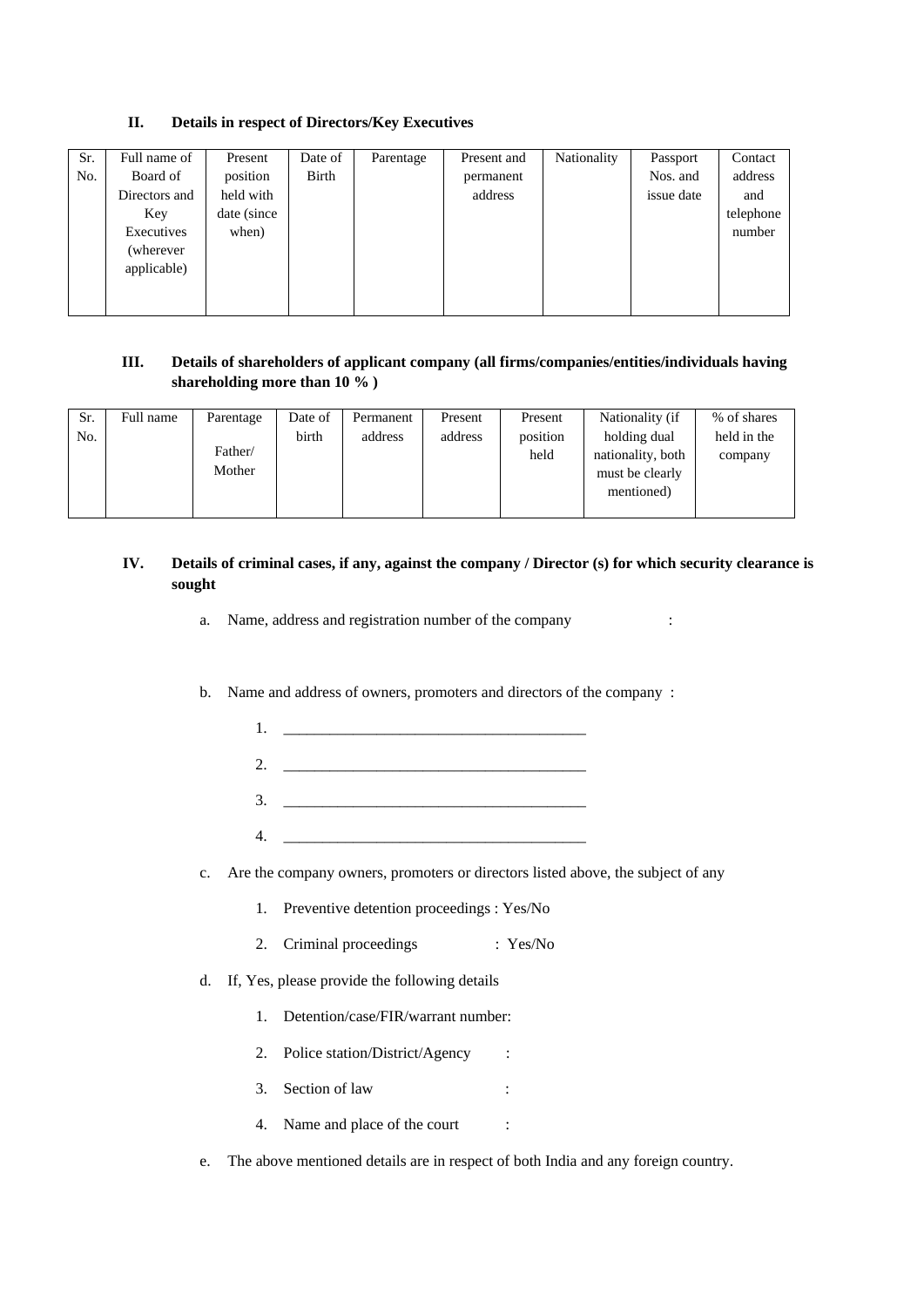## **DECLARATION**

We hereby declare that:

- i. The particulars given above are true and correct to the best of our knowledge and belief.
- ii. Our activities in India would be confined to the activities indicated in column  $4(iii)$  (a)/7 (vi) above.
- iii. If we shift the office to another place within the city, we shall intimate the designated AD Category I bank. In the event of shifting the office to any other city in India, prior approval of the AD Category-I bank will be obtained.
- iv. We will abide by the terms and conditions that may be stipulated by the Government of India / Reserve Bank / designated AD Category - I bank from time to time.
- v. We, hereby commit that we are agreeable to a report / opinion sought from our bankers abroad by the Government of India /Reserve Bank.
- vi. We understand that the approval, if granted, is from FEMA angle only. Any other approvals / clearances, statutory or otherwise, required from any other Government Authority/ Department/ Ministry will be obtained before commencement of operations in India.
- vii. We have no objection to the Reserve Bank placing the details of approval in public domain.
- viii. We enclose the following documents:
	- a. Copy of the Certificate of Incorporation / Registration; Memorandum of Association and Articles of Association attested by the Notary Public in the country of registration.

[*If the original Certificate is in a language other than in English, the same may be translated into English and notarized as above and cross verified/attested by the Indian Embassy/ Consulate in the home country*].

b. Audited Balance sheet of the applicant company for the last three/ five years in case of branch office/liaison office respectively.

[*If the applicants' home country laws/regulations do not insist on auditing of accounts, an Account Statement certified by a Certified Public Accountant (CPA) or any Registered Accounts Practitioner by any name, clearly showing the net worth may be submitted*]

- c. Bankers' Report from the applicant's banker in the host country / country of registration showing the number of years the applicant has had banking relations with that bank.
- d. Power of Attorney in favour of signatory of Form FNC in case the Head of the overseas entity is not signing the Form FNC.

(Signature of Authorised Official of the Applicant Company)

Name: Designation: Place: Date: